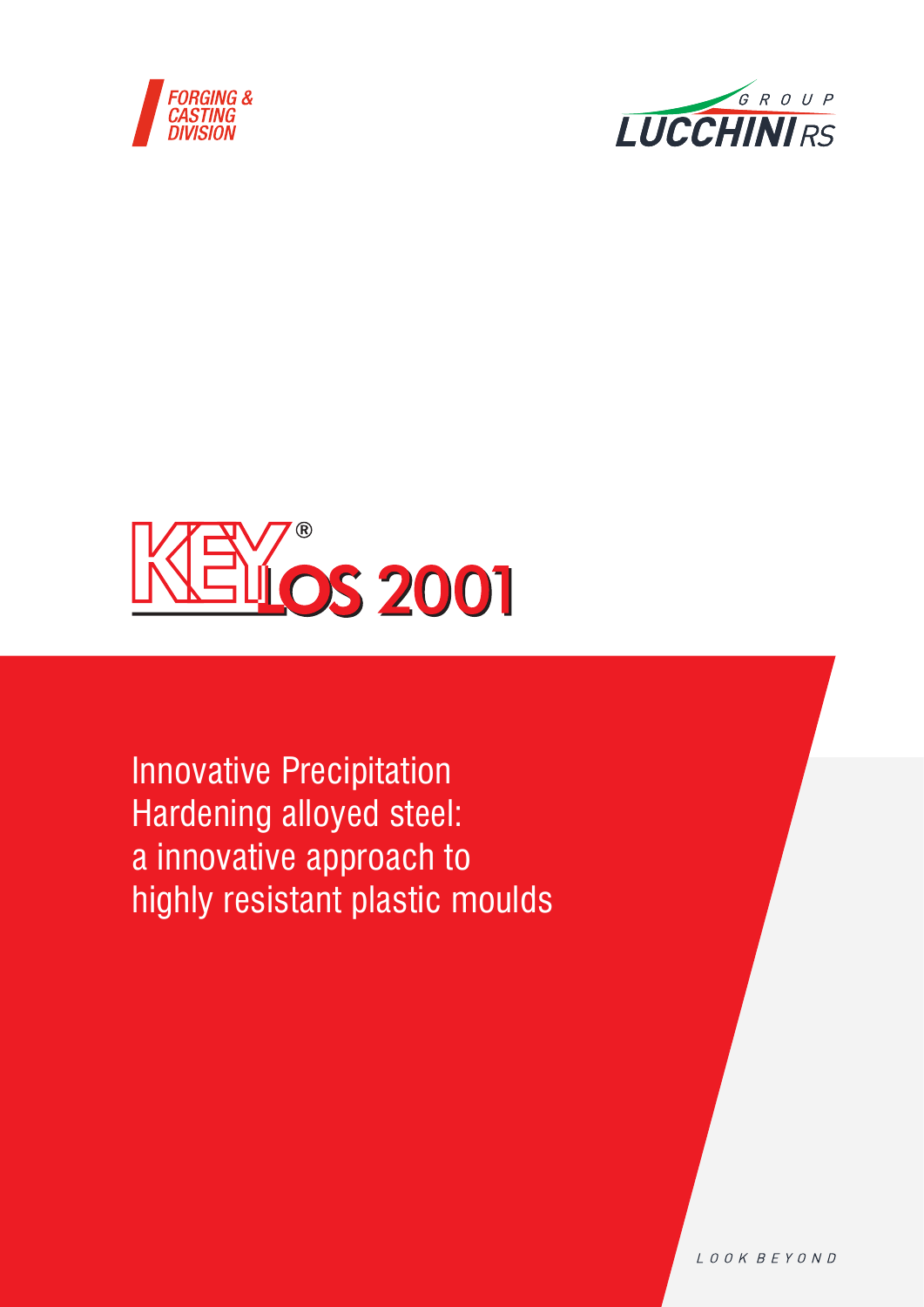





## General characteristics

KEYLOS® 2001 is a new alloy air hardening steel, useful for its hardening characteristics obtained by age hardening at a lower temperature than the phase transformation points.

KEYLOS® 2001 is patented by Lucchini RS with the patent number MI2001A001402 02/07/2001 and it is suggested for applications up to 500 mm in thickness.

KEYLOS® 2001 is obtained through a special 'super clean' production process technology.

KEYLOS® 2001 is supplied in the solution treated condition and is stress relieved, in order to reach hardness values of between 310 and 350 HB, comparable with a pre-hardened steel.

For the detected hardness values in standard sized products, the following correlation is usually valid and guaranteed:

$$
(\text{HB}_{\text{Surface,min required}} - \text{HB}_{\text{Core}})
$$
  $\leq$  20HB

If high mechanical properties are required in the pattern and a homogeneous hardness throughout the whole mould is needed, KEYLOS® 2001 can be further hardened to reach 350-450 HB, by means of an age hardening process.

Since the heat treatment occurs below the phase transformation points, this process can also be carried out on a semi-finished mould, causing minimal deformation and no cracking during the hardening phase.

The mechanical characteristics of this steel are adaptable to a wide range of applications, much more so than those obtained through other grades that are normally used in this field.

KEYLOS® 2001 represents the ideal option for the end user who is looking for:

- high and homogeneous mechanical characteristics throughout the whole mould regardless of its complexity
- machinability
- micro-cleanness

KEYLOS® 2001 offers the following advantages:

- excellent machinability
- good suitability for embossing
- good suitability for polishing
- excellent wear resistance related to the mechanical properties obtained on a finished mould
- exceptional dimensional stability after age hardening.
- no cracking during heat treatment, regardless of shape and structure of the mould
- excellent weldability

Constant development in processing technologies require the use of KEYLOS® 2001, thanks to its high fatigue and wear resistance, combined with its excellent dimensional stability and extremely low distortions.

Thanks to its quasi-isotropic properties of ESR quality, KEYLOS® 2001 represents one of the most important tough options, for highly resistant plastic moulds that need very high pressure strength, excellent resistance to abrasion, also in combination with different surface coatings.

The increasing in the use of synthetic and abrasive materials has led manufacturers to use KEYLOS® 2001 also when suitability for polishing and graining, combined with abrasion and compression resistance, are required.

KEYLOS® 2001 is 100% ultrasonically inspected, according to the most demanding of NDT standards.

KEYLOS® 2001 is also designed with the aim to guarantee the minimum use of virgin materials, moving toward the use of scrap categories difficult to be recycled, that can became food for the steel making production of KEYLOS® 2001 grade.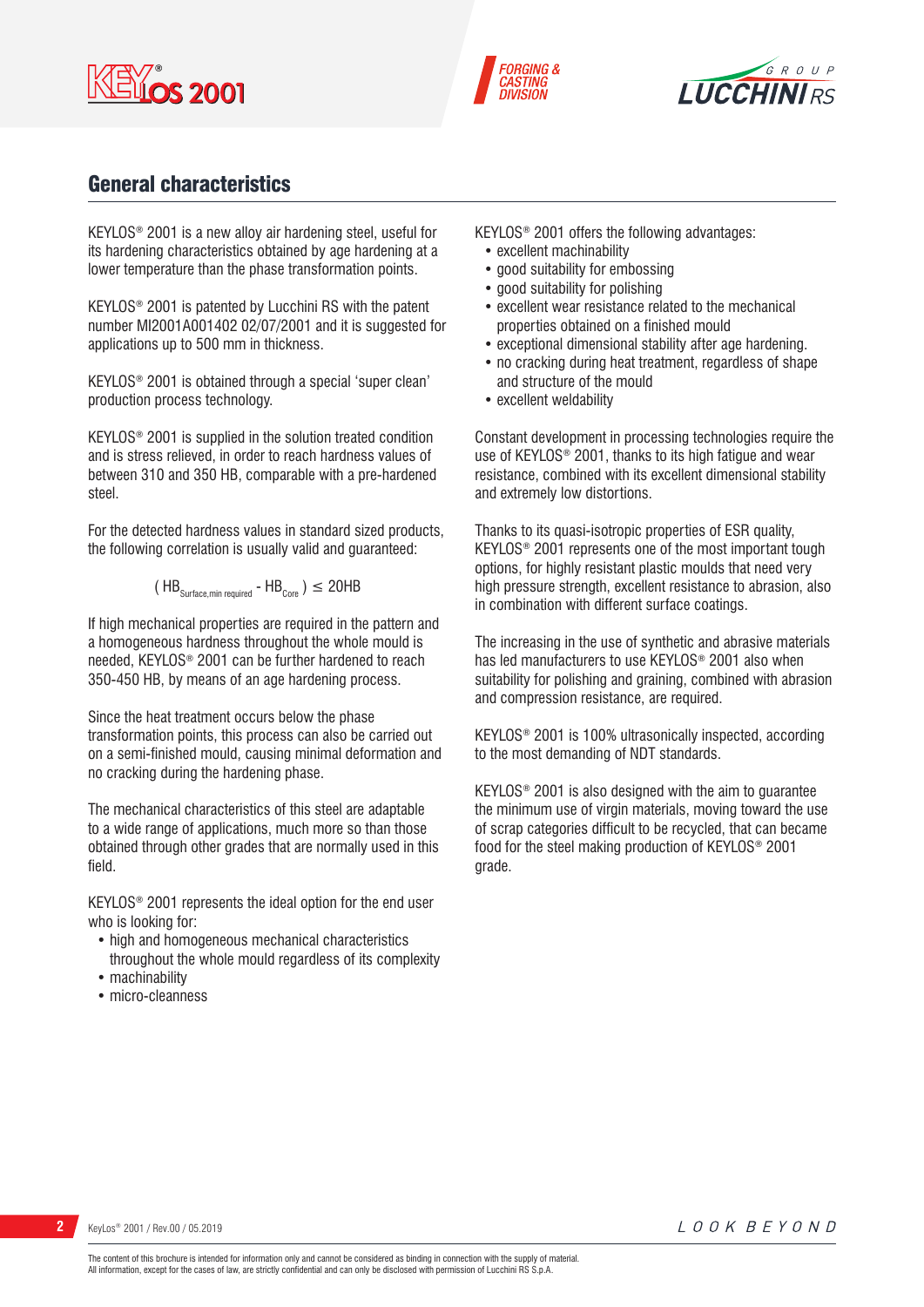





# Chemical analysis

|                                                      | Range | $C[\%]$ | Si $[%]$ | Mn $[%]$ | Ni $[%]$ | Cr [%] | Mo [%] | $V[\%]$ |
|------------------------------------------------------|-------|---------|----------|----------|----------|--------|--------|---------|
| $\mathbb{K}$ $\mathbb{K}$ $\infty$ $\infty$ $\infty$ | min   | 0, 10   | 0,10     | 0, 10    | 2,50     | 0,10   | 2,50   | 0,05    |
| Alloying [% in weight]                               | max   | 0,20    | 1,10     | 1,10     | 4,50     | 1,10   | 4,50   | 0,25    |

KEYLOS® 2001 is patented by Lucchini Sidermeccanica with the following patent number: MI2001A001402 from 02/07/01

## Main applications

KEYLOS® 2001 is suitable for the following applications.

Plastic moulding:

- medium and big sized moulds for the automotive industry
- moulds for food industry products
- moulds for rubber pressing
- pressure moulds (SMC, BMC)

Extrusion:

- dies and gauges for PVC extrusion
- mechanical parts for extrusion presses.

# Physical and mechanical properties

*Main physical properties*

| <b>KEYOS 2001</b>                                    | $20^{\circ}$ C | $250^\circ C$ | $500^{\circ}$ C |
|------------------------------------------------------|----------------|---------------|-----------------|
| Modulus of elasticity [GPa]<br>(1GPa=1000 MPa)       | 210            | 197           | 178             |
| Coefficient of thermal<br>expansion<br>$10^{-6}$ /K1 | 27.5           | 28.3          | 29.0            |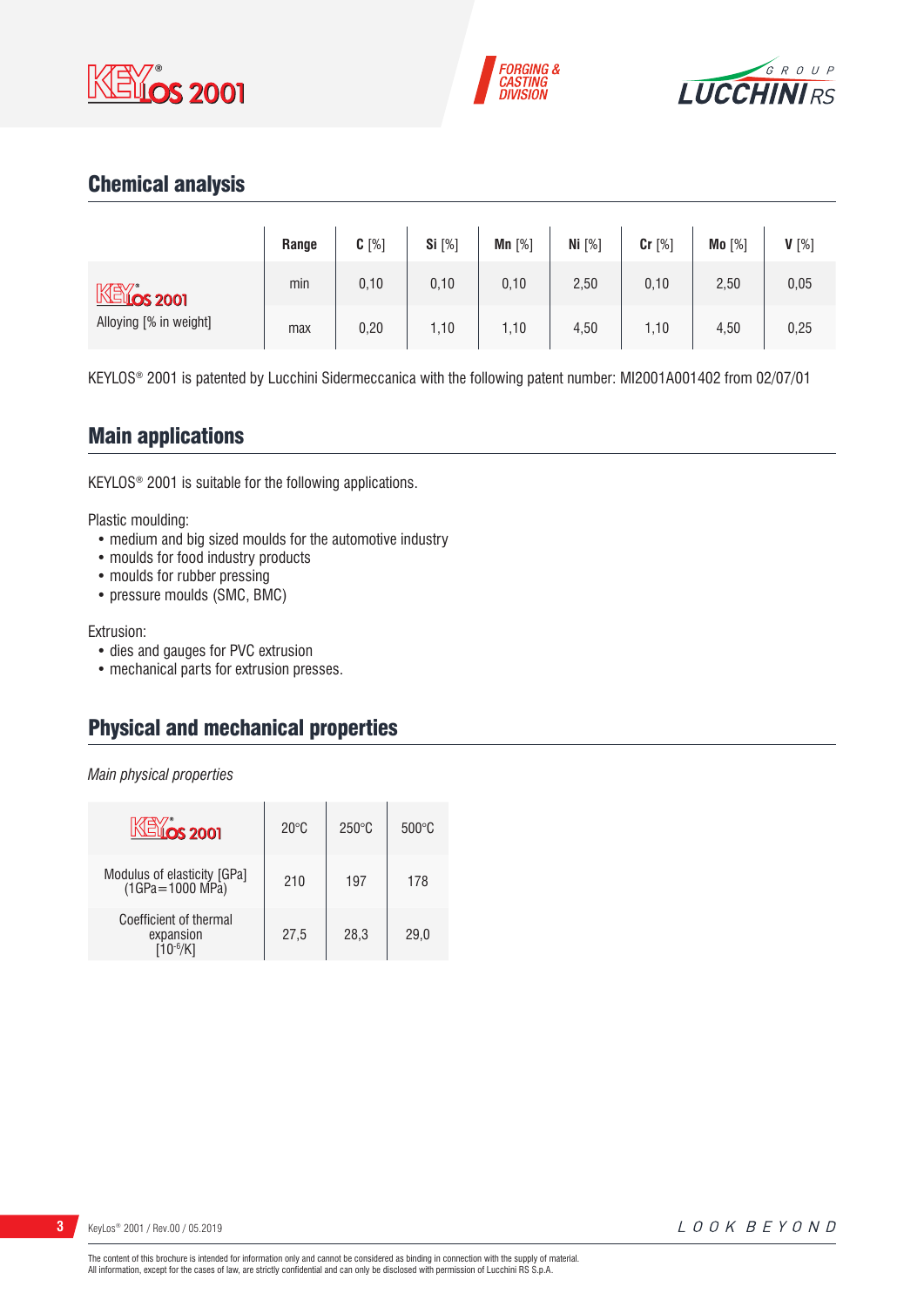





# Heat treatments

Precipitation Hardening steel grades as KEYLOS® 2001 are based on technological and theoretical principles that differ from 'traditional' ones.

They are supplied in solubilised condition with a hardness value similar to pre-hardened steels that can be further increased by Precipitation Hardening in a relatively low range of temperature.



#### *Soft annealing*

| Suggested temperature | 1020 $^{\circ}$ C                                                           |
|-----------------------|-----------------------------------------------------------------------------|
| Soaking time          | 10 hours from when the core of the<br>piece has reached the set temperature |

The mechanical characteristics are obtained through a Precipitation Hardening heat treatment carried out at a temperature of 480 – 620 °C.

The hardening process occurs without exceeding the phase transformation points of the steel.

This means that there are few worries about unexpected cracks and damages induced by heat treatments of the mould; hence, dimensional and shape variations are certainly less than on 'traditional' steels but, in any cases, they are present and have to be taken in proper consideration on the manufacturing designing cycle of the mould.

The manufacturing cycle can be summarized as follows:

- purchase of the steel block in solubilised condition;
- pre-machining:
- Precipitation Hardening heat treatment;
- finish machining and eventual further nitriding, photoengraving, mirror polishing;
- put into service.

The manufacturing cycle needs to be longer than that of a pre-hardened steel grade; mechanical characteristics can be calibrated in a wide range and remain homogeneous in all the thickness of the machined mould.

In particular cases, KEYLOS® 2001 can be also used in solubilised conditions or in pre-hardened conditions: in those cases, the manufacturing cycle is the same of Pre-Hardened steel grades.

| Cooling |  |
|---------|--|
|         |  |

room temperature

The purpose of solubilisation at 1.020°C is to bring the material back to its original condition and eliminate the effects of previous heat treatments; after solubilisation, stress relieving at min 400 °C is always needed.

### *Stress Relieving*

| Suggested temperature | 400 °C                                                                             |
|-----------------------|------------------------------------------------------------------------------------|
| Soaking time          | 60 min every 25 mm thickness                                                       |
| Cooling               | slow in the furnace at max 20 $\degree$ C/h<br>to 200 °C, then at room temperature |

Stress relieving should be carried out to eliminate stresses caused by machining or by previous heat treatment. Solution treating is not needed before stress relieving.

The content of this brochure is intended for information only and cannot be considered as binding in connection with the supply of material. All information, except for the cases of law, are strictly confidential and can only be disclosed with permission of Lucchini RS S.p.A.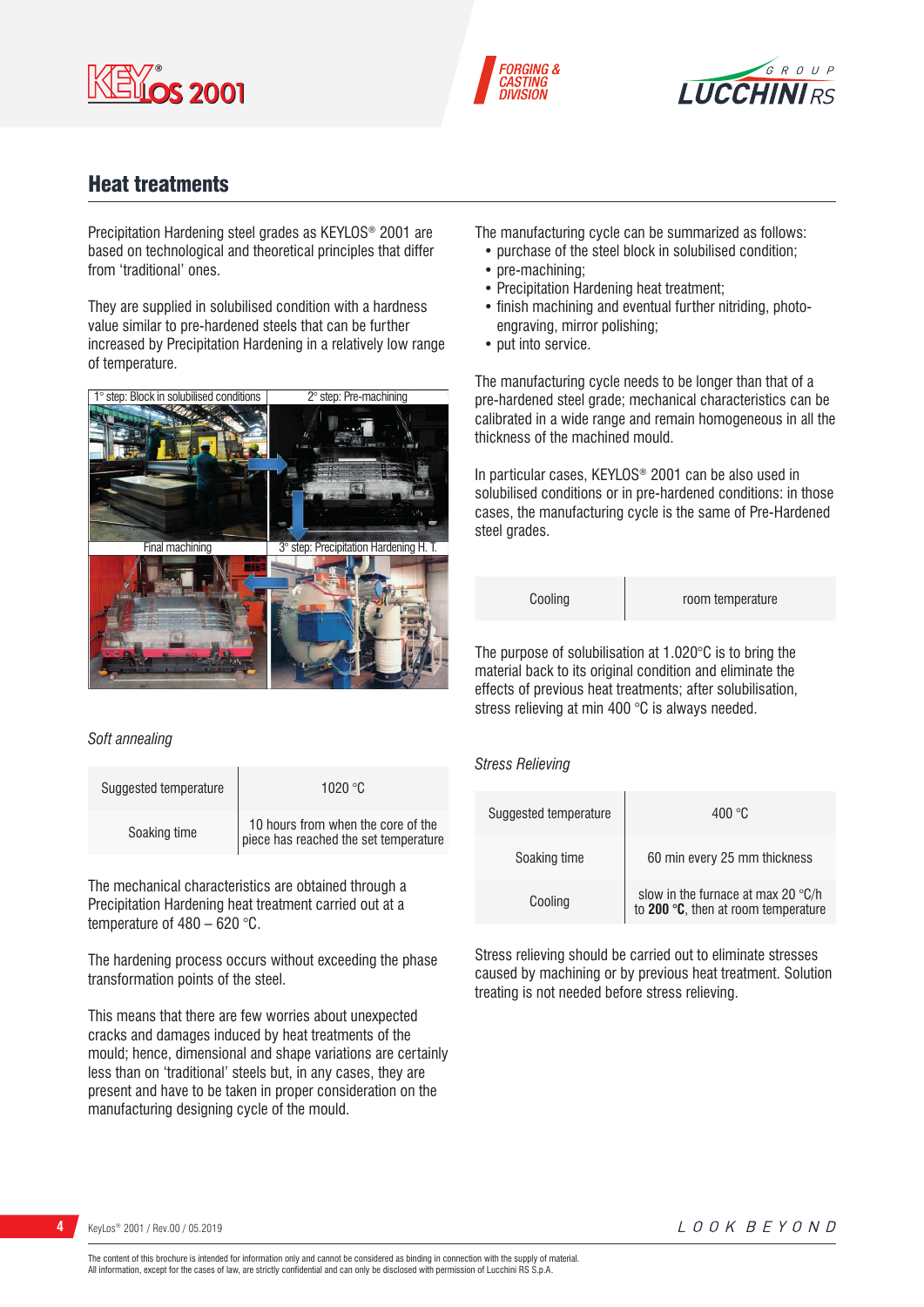





### *Age hardening*

Age hardening will be carried out on a solubilised piece, which hardness is around 355 HB.

Lucchini RS recommends carrying out this heat treatment on a pre-machined mould, in order to guarantee high hardness and homogeneous characteristics on the pattern.

As the heat treatment occurs at temperatures that are lower than the phase transformation points, the risk of cracking is very low; also volume variations are low, but they have to be carefully considered.

Soaking time shall be calculated after the achievement of the aimed temperature in the core of the section, according to the table below.

The attached data are for illustration purposes only; they can be modified with different heat treatment facilities, timetemperatures parameters and thickness of the die.

| Thickness of the die<br>[mm]                                    | 100 | 150 | 200 | 250 |
|-----------------------------------------------------------------|-----|-----|-----|-----|
| Suggested time for<br>Precipitation Hardening<br>heat treatment | 4h  | 6h  | 8h  | 10h |

Once the heat treatment is completed, let the piece cool at room temperature.

In summary, KeyLos® 2001 can reach large margin of modulation of the Hardness (between 350 and 450 HB) and of the correspondents mechanical properties, obtained by means of aging in the interval of temperature 540°C - 610°C.

## Main applications

Dimensional variations [% in length] related to age hardening temperature on a block 100 x 100 x 50 mm of KEYLOS® 2001 is visible in the figure below.

This information is only indicative and must be adapted depending on the different dimensions and shape of the piece and on the heat treatment.



High uniformity of mechanical properties in the section can be obtained also for pieces of high sections.

| <b>Precipitation Hardening</b><br><b>Temperature</b> | Min<br><b>YS</b> | Min<br><b>UTS</b> | Min<br><b>Hardness</b> |
|------------------------------------------------------|------------------|-------------------|------------------------|
| [°C]                                                 | [MPa]            | [MPa]             | [HB]                   |
| 540                                                  | 860              | 1.200             | 390                    |
| 560                                                  | 1.000            | 1.300             | 405                    |
| 590                                                  | 1.200            | 1.350             | 440                    |
| 610                                                  | 1.100            | 1.300             | 405                    |



In any case, other properties can be analyzed and studied deeper by Lucchini RS on specific Customer request: please consult Lucchini RS specialists of MET Department.



**5** KeyLos® 2001 / Rev.00 / 05.2019

LOOK BEYOND

The content of this brochure is intended for information only and cannot be considered as binding in connection with the supply of material. All information, except for the cases of law, are strictly confidential and can only be disclosed with permission of Lucchini RS S.p.A.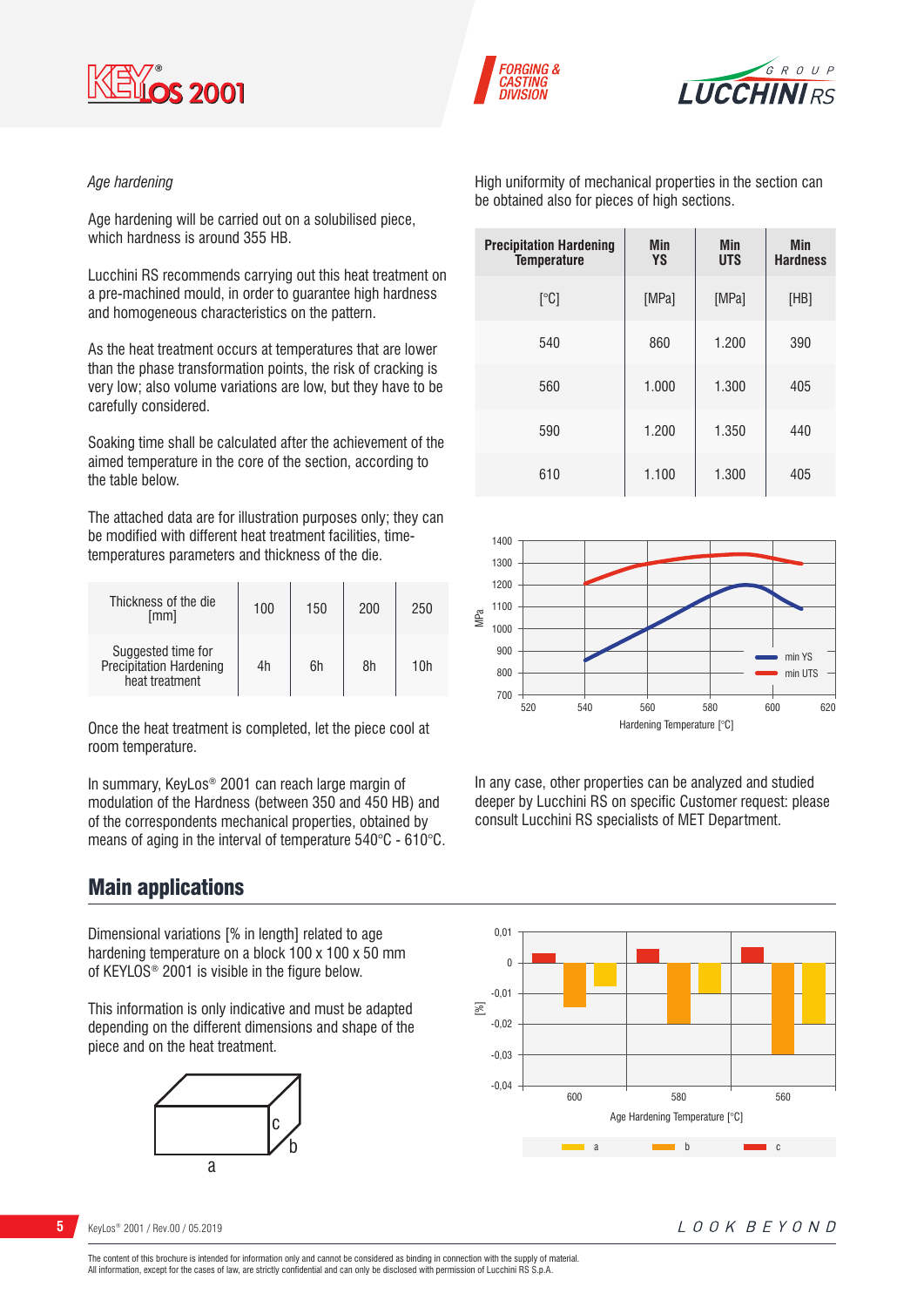





# CCT Curve



# Microstructure of KEYLOS® 2001



The microstructure of KEYLOS® 2001 after age hardening, detected about 20 mm under surface, consists of a fine tempered martensite and bainite.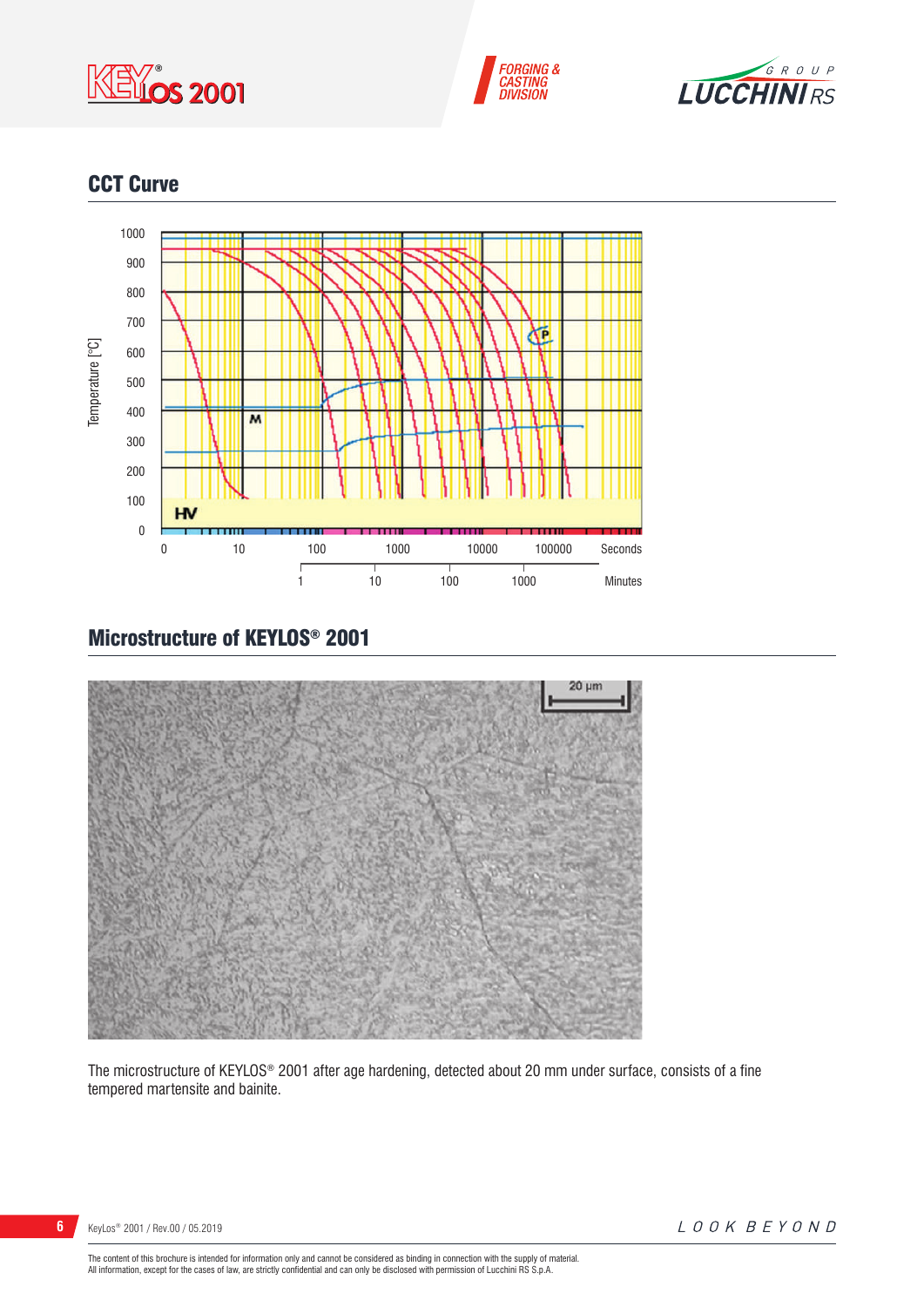





## Why choose an age hardening steel?

Pre-hardened steels are suitable for several applications in the field of moulding, as they represent a balance of:

- good machinability:
- good mechanical characteristics:
- simple manufacturing cycle.

However, when it is necessary to obtain an elevated hardness in the piece together with homogeneity of values along the whole section, pre-treated steels display certain limits.

Moulds of pre-hardened steels are obtained by 'excavating' big sized blocks that inevitably possess mechanical characteristics that reduce towards the centre and are not homogeneous.

In order to limit this problem, the following options are available:

- start the production from a harder block; however the machining will be more difficult and the toughness will decrease
- hard the mould in the semi-finished state; however this increases the risk of cracking and deformation
- apply special surface heat treatments; however the finish machining could be limited by these treatments that are often expensive.

The solution is offered by KEYLOS® 2001, a Precipitation Hardening stainless steel grade.

KEYLOS® 2001 gives all the advantages of pre-hardened steels, without the restrictions that they present when high mechanical properties are required.

The increase in the mechanical properties is obtained through age hardening, at a temperature between 480 and 620°C, depending on the mechanical characteristics required, without exceeding the transformation points.

Thanks to this technology, Users are able to obtain the required hardness in all whole surface of the mould.

In addition, KEYLOS® 2001 gives the following advantages:

- no cracking during Precipitation Hardening heat treatment regardless of the shape or thickness of the mould;
- limited deformation of the mould;
- limited machining allowance, leading to an optimisation of finish machining time after age hardening;
- constant fatigue limit throughout the whole mould and consequent increase of the total mould life cycle.



Should it be necessary to modify the shape of the mould or to further increase the mechanical properties of the mould, the original hardness and microstructure of KEYLOS® 2001 can be restored through solubilisation.

In any case, for specific Customer request, please consult Lucchini RS specialists of MET Department.

**7** KeyLos® 2001 / Rev.00 / 05.2019

The content of this brochure is intended for information only and cannot be considered as binding in connection with the supply of material. All information, except for the cases of law, are strictly confidential and can only be disclosed with permission of Lucchini RS S.p.A.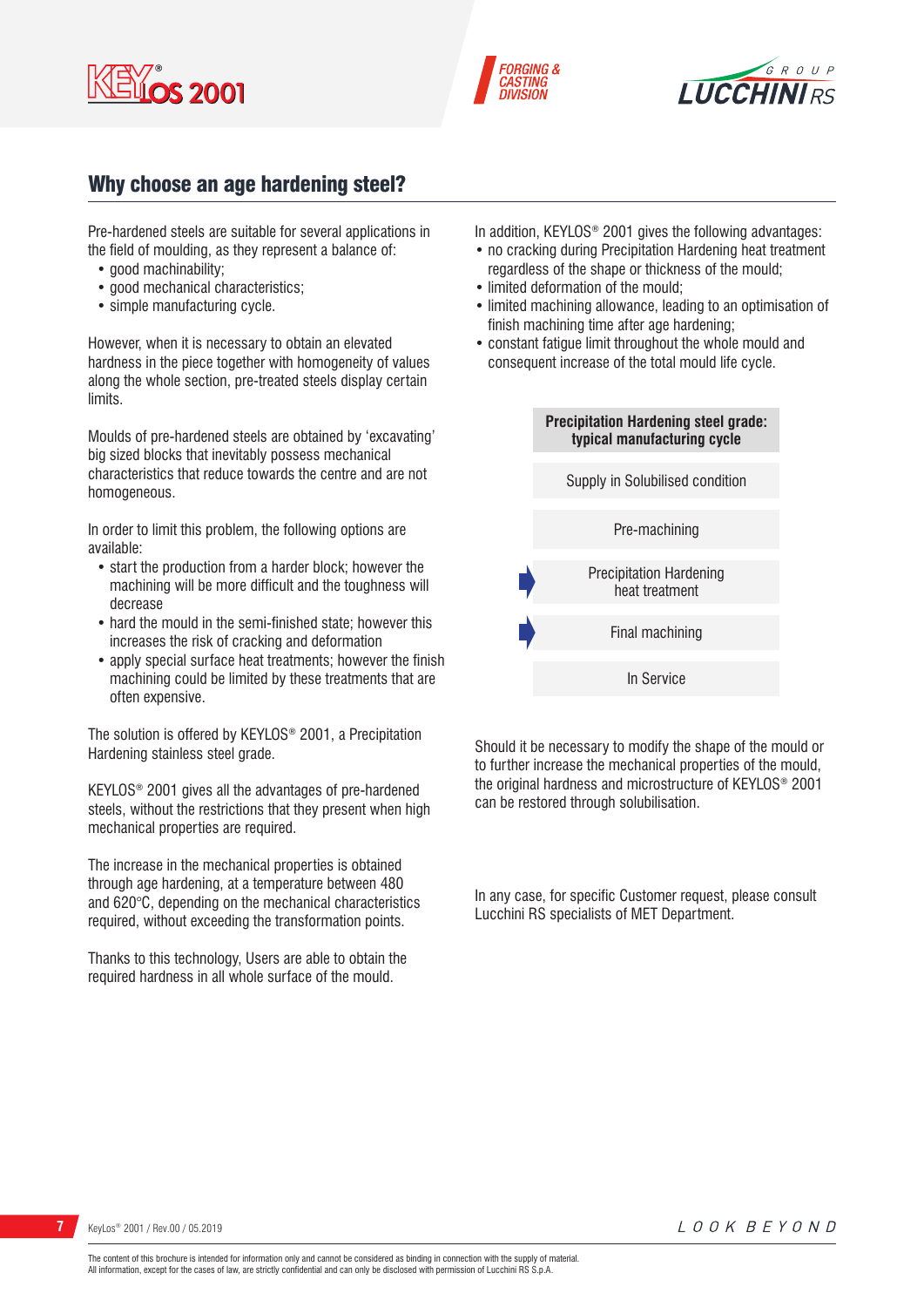





# Guidance for machining

The following parameters are indicative only and must be adapted to the particular application and to the machinery employed. *Turning*

|                         | Rough machining |            | Finish machining                           |                |
|-------------------------|-----------------|------------|--------------------------------------------|----------------|
| Type of insert          | P20-P40 coated  | <b>HSS</b> | P <sub>10</sub> -P <sub>20</sub> rivestite | Cermet         |
| V cutting speed [m/min] | $120 \div 160$  | (*`        | $160 \div 220$                             | $220 \div 270$ |
| a, cutting depth [mm]   |                 | $(\star)$  |                                            | < 0.5          |

### *Milling*

|                             | Rough machining    |                                         |            |  |
|-----------------------------|--------------------|-----------------------------------------|------------|--|
| Type of insert              | P25-P35 not coated | P <sub>25</sub> -P <sub>35</sub> coated | <b>HSS</b> |  |
| $V_c$ cutting speed [m/min] | $80 \div 100$      | $120 \div 150$                          | $(\star)$  |  |
| $fz$ feed [mm]              | $0,15 \div 0,3$    | $0,15 \div 0,3$                         | $(\star)$  |  |
| $ar$ cutting depth [mm]     | $2 \div 4$         | $2 \div 4$                              | $(\star)$  |  |

|                         | Pre-finishing                                      |                                         |            |  |  |
|-------------------------|----------------------------------------------------|-----------------------------------------|------------|--|--|
| Type of insert          | P <sub>10</sub> -P <sub>20</sub> not coated        | P <sub>10</sub> -P <sub>20</sub> coated | <b>HSS</b> |  |  |
| V cutting speed [m/min] | $100 \div 125$                                     | $145 \div 175$                          | (*)        |  |  |
| $f$ , feed [mm]         | $0,2 \div 0,3$                                     | $0,2 \div 0,3$                          | $(\star)$  |  |  |
| a, cutting depth [mm]   | </td <td>&lt; 2</td> <td><math>(\star)</math></td> | < 2                                     | $(\star)$  |  |  |

|                                      | Finishing                                   |                                         |                 |  |
|--------------------------------------|---------------------------------------------|-----------------------------------------|-----------------|--|
| Type of insert                       | P <sub>10</sub> -P <sub>20</sub> not coated | P <sub>10</sub> -P <sub>20</sub> coated | Cermet P15      |  |
| V <sub>c</sub> cutting speed [m/min] | $170 \div 210$                              | $220 \div 240$                          | $270 \div 310$  |  |
| $f$ , feed [mm]                      | $0,05 \div 0,2$                             | $0,05 \div 0,2$                         | $0,05 \div 0,2$ |  |
| a, cutting depth [mm]                | $0.5 \div 1$                                | $0.5 \div 1$                            | $0,3 \div 0,5$  |  |

*(\*) not advisable*

**8** KeyLos® 2001 / Rev.00 / 05.2019

 $\overline{1}$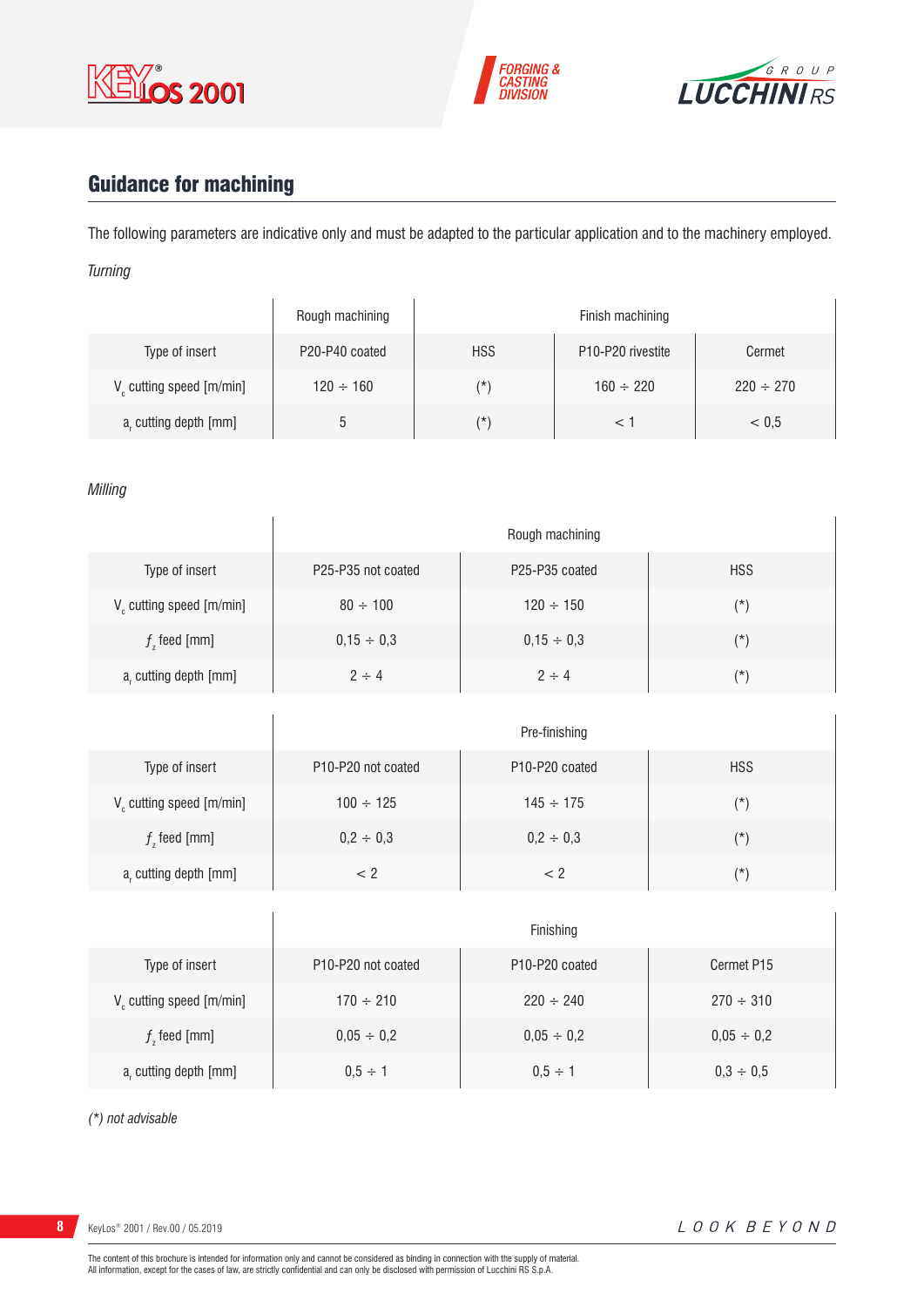





## *Drilling*

| Type of insert                       | tip with interchangeable inserts | <b>HSS</b> | brazed tip       |
|--------------------------------------|----------------------------------|------------|------------------|
| V <sub>c</sub> cutting speed [m/min] | $90 \div 120$                    | $(\star)$  | $50 \div 80$     |
| $fz$ feed per turn [mm/turn]         | $0.05 \div 0.15$                 | $(\star)$  | $0.15 \div 0.25$ |

### *(\*) not advisable*

### *General formulae*

| Type of machining             | Drilling                                                                                                          | Milling                                                                             |
|-------------------------------|-------------------------------------------------------------------------------------------------------------------|-------------------------------------------------------------------------------------|
| n: number of turns of mandrel | $V_r * 1000 / \pi * D_r$                                                                                          | $V_r * 1000 / \pi * D_r$                                                            |
| $V_f$ : feed speed [m/min]    | $V_{f} = f_{7}$ * n                                                                                               | $V_{f} = f_{i} * n * z_{n}$                                                         |
| $fz$ feed per turn [mm/turn]  | $\overline{\phantom{a}}$                                                                                          | $f_{n} = V_{f} / n$                                                                 |
| <b>Note</b>                   | D <sub>r</sub> : Milling cutter or tip diameter [mm]<br>V <sub>c</sub> : cutting speed [m/min]<br>$f$ ; feed [mm] | $f_{n}$ : feed per turn [mm/turn]<br>z <sub>n</sub> : No. of milling cutter inserts |

## Approximate equivalent values between hardness and ultimate tensile strength.

| HB         | 530   | 520   | 512   | 495   | 480   | 471   | 458   | 445   | 430   | 415   | 405   | 390   | 375   |
|------------|-------|-------|-------|-------|-------|-------|-------|-------|-------|-------|-------|-------|-------|
| <b>HRc</b> | 54    | 53    | 52    | 51,1  | 50,2  | 49,1  | 48,2  | 47    | 45,9  | 44,5  | 43,6  | 41,8  | 40,5  |
| <b>MPa</b> | 1.900 | 1.850 | 1.800 | 1.750 | 1.700 | 1.650 | 1.600 | 1.550 | 1.500 | 1.450 | 1.400 | 1.350 | 1.300 |
|            |       |       |       |       |       |       |       |       |       |       |       |       |       |
| HB         | 360   | 350   | 330   | 320   | 305   | 294   | 284   | 265   | 252   | 238   | 225   | 209   | 195   |
| <b>HRc</b> | 38,8  | 37,6  | 35,5  | 34,2  | 32,4  | 31    | 29    | 27    | --    | --    | --    | --    | --    |
| <b>MPa</b> | 1.250 | 1.200 | 1.150 | 1.100 | 1.050 | 1.000 | 950   | 900   | 850   | 800   | 750   | 700   | 650   |